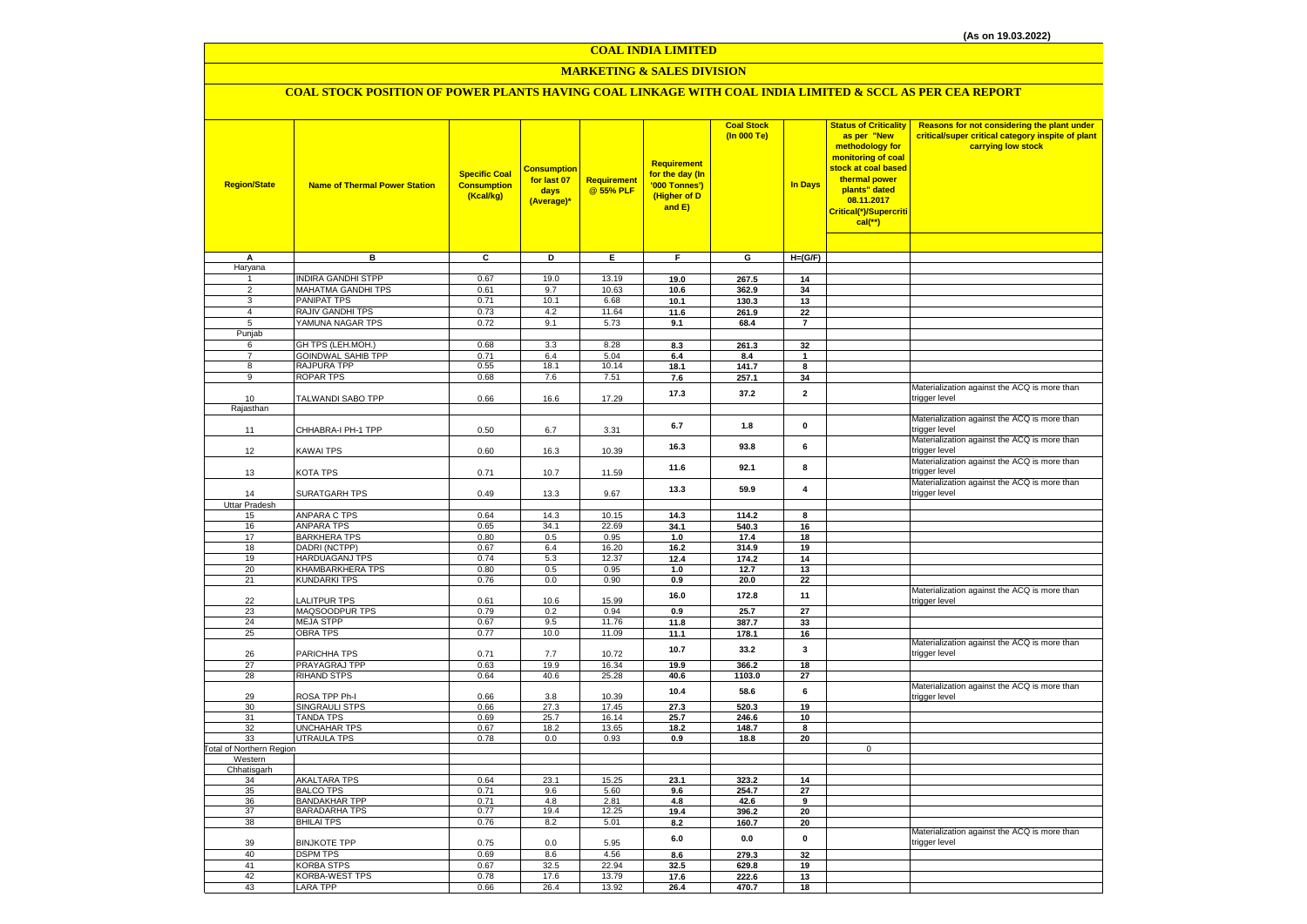## **COAL INDIA LIMITED**

## **MARKETING & SALES DIVISION**

# **COAL STOCK POSITION OF POWER PLANTS HAVING COAL LINKAGE WITH COAL INDIA LIMITED & SCCL AS PER CEA REPORT**

| <b>Region/State</b>            | <b>Name of Thermal Power Station</b>         | <b>Specific Coal</b><br><b>Consumption</b><br>(Kcal/kg) | <b>Consumption</b><br>for last 07<br>days<br>(Average)* | Requirement<br>@ 55% PLF | <b>Requirement</b><br>for the day (In<br>'000 Tonnes')<br>(Higher of D<br>and E) | <b>Coal Stock</b><br>(In 000 Te) | <b>In Days</b>          | <b>Status of Criticality</b><br>as per "New<br>methodology for<br>monitoring of coal<br>stock at coal based<br>thermal power<br>plants" dated<br>08.11.2017<br>Critical(*)/Supercriti<br>$cal(**)$ | Reasons for not considering the plant under<br>critical/super critical category inspite of plant<br>carrying low stock |
|--------------------------------|----------------------------------------------|---------------------------------------------------------|---------------------------------------------------------|--------------------------|----------------------------------------------------------------------------------|----------------------------------|-------------------------|----------------------------------------------------------------------------------------------------------------------------------------------------------------------------------------------------|------------------------------------------------------------------------------------------------------------------------|
| Α                              | в                                            | c                                                       | Þ                                                       | E                        | F                                                                                | G                                | $H=(G/F)$               |                                                                                                                                                                                                    |                                                                                                                        |
| 44                             | NAWAPARA TPP                                 | 0.79                                                    | 3.7                                                     | 6.28                     | 6.3                                                                              | 6.5                              | 1                       |                                                                                                                                                                                                    | Materialization against the ACQ is more than<br>trigger level                                                          |
| 45                             | PATHADI TPP                                  | 0.65                                                    | 8.7                                                     | 5.18                     | 8.7                                                                              | 115.4                            | 13                      |                                                                                                                                                                                                    |                                                                                                                        |
| 46                             | <b>SIPAT STPS</b>                            | 0.68                                                    | 37.1                                                    | 26.62                    | 37.1                                                                             | 648.9                            | 17                      |                                                                                                                                                                                                    |                                                                                                                        |
| 47                             | <b>TAMNAR TPP</b>                            | 0.84                                                    | 39.0                                                    | 26.52                    | 39.0                                                                             | 104.0                            | 3                       |                                                                                                                                                                                                    | Materialization against the ACQ is more than<br>trigger level                                                          |
| 48                             | UCHPINDA TPP                                 | 0.75                                                    | 23.5                                                    | 14.22                    | 23.5                                                                             | 115.7                            | 5                       |                                                                                                                                                                                                    | Materialization against the ACQ is more than<br>trigger level                                                          |
| Gujarat                        |                                              |                                                         |                                                         |                          |                                                                                  |                                  |                         |                                                                                                                                                                                                    | Materialization against the ACQ is more than                                                                           |
| 49<br>50                       | GANDHI NAGAR TPS<br>SABARMATI (D-F STATIONS) | 0.69<br>0.57                                            | 7.5<br>4.3                                              | 5.71<br>2.74             | 7.5<br>4.3                                                                       | 63.3<br>24.5                     | 8<br>6                  |                                                                                                                                                                                                    | trigger level                                                                                                          |
|                                |                                              |                                                         |                                                         |                          |                                                                                  |                                  |                         |                                                                                                                                                                                                    | Materialization against the ACQ is more than                                                                           |
| 51                             | UKAI TPS                                     | 0.67                                                    | 12.7                                                    | 9.85                     | 12.7                                                                             | 51.7                             | $\pmb{4}$               |                                                                                                                                                                                                    | trigger level<br>Materialization against the ACQ is more than                                                          |
| 52<br>Madhya Pradesh           | <b>WANAKBORI TPS</b>                         | 0.67                                                    | 23.4                                                    | 20.22                    | 23.4                                                                             | 61.4                             | 3                       |                                                                                                                                                                                                    | trigger level                                                                                                          |
| 53                             | AMARKANTAK EXT TPS                           | 0.65                                                    | 2.4                                                     | 1.80                     | 2.4                                                                              | 33.2                             | 14                      |                                                                                                                                                                                                    |                                                                                                                        |
| 54                             | <b>ANUPPUR TPP</b>                           | 0.65                                                    | 20.0                                                    | 10.31                    | 20.0                                                                             | 299.0                            | 15                      |                                                                                                                                                                                                    |                                                                                                                        |
| 55                             | <b>BINA TPS</b>                              | 0.74                                                    | 8.1                                                     | 4.88                     | 8.1                                                                              | 70.8                             | 9                       |                                                                                                                                                                                                    |                                                                                                                        |
| 56                             | <b>GADARWARA TPP</b>                         | 0.66                                                    | 16.8                                                    | 13.93                    | 16.8                                                                             | 113.1                            | $\overline{7}$          |                                                                                                                                                                                                    | Materialization against the ACQ is more than<br>trigger level                                                          |
| 57                             | <b>KHARGONE STPP</b>                         | 0.60                                                    | 18.0                                                    | 10.45                    | 18.0                                                                             | 60.3                             | 3                       |                                                                                                                                                                                                    |                                                                                                                        |
| 58                             | <b>SANJAY GANDHI TPS</b>                     | 0.82                                                    | 19.4                                                    | 14.57                    | 19.4                                                                             | 96.0                             | 5                       |                                                                                                                                                                                                    | Non payment of dues                                                                                                    |
| 59                             | <b>SATPURA TPS</b>                           | 0.67                                                    | 7.2                                                     | 11.79                    | 11.8                                                                             | 20.9                             | $\mathbf{2}$            |                                                                                                                                                                                                    | Non Payment of Dues                                                                                                    |
| 60<br>61                       | SEIONI TPP<br>SHREE SINGAJI TPP              | 0.64<br>0.71                                            | 7.2<br>24.7                                             | 5.06<br>23.50            | $7.2$<br>24.7                                                                    | 179.4<br>77.1                    | 25<br>$\mathbf 3$       |                                                                                                                                                                                                    | Non Payment of Dues                                                                                                    |
| 62                             | <b>VINDHYACHAL STPS</b>                      | 0.69                                                    | 61.4                                                    | 43.60                    | 61.4                                                                             | 1514.1                           | 25                      |                                                                                                                                                                                                    |                                                                                                                        |
| Maharashtra                    |                                              |                                                         |                                                         |                          |                                                                                  |                                  |                         |                                                                                                                                                                                                    |                                                                                                                        |
| 63                             | <b>AMRAVATI TPS</b>                          | 0.62                                                    | 15.9                                                    | 11.07                    | 15.9                                                                             | 43.5                             | 3                       |                                                                                                                                                                                                    | Materialization against the ACQ is more than<br>trigger level                                                          |
| 64                             | <b>BHUSAWAL TPS</b>                          | 0.72                                                    | 13.2                                                    | 11.44                    | 13.2                                                                             | 50.1                             | 4                       |                                                                                                                                                                                                    | Non payment of dues                                                                                                    |
| 65                             | <b>BUTIBORI TPP</b>                          | 0.67                                                    | 0.0                                                     | 5.31                     | 5.3                                                                              | 59.7                             | 11                      |                                                                                                                                                                                                    |                                                                                                                        |
| 66                             | CHANDRAPUR(MAHARASHTRA) STPS                 | 0.78                                                    | 42.7                                                    | 30.17                    | 42.7                                                                             | 354.8                            | 8                       |                                                                                                                                                                                                    | Non payment of dues                                                                                                    |
| 67                             | DAHANU TPS                                   | 0.62                                                    | $4.5\,$                                                 | 4.09                     | 4.5                                                                              | 36.3                             | 8                       |                                                                                                                                                                                                    | Materialization against the ACQ is more than<br>trigger level                                                          |
| 68                             | DHARIWAL TPP                                 | 0.67                                                    | 8.3                                                     | 5.34                     | 8.3                                                                              | 25.0                             | $\mathbf{3}$            |                                                                                                                                                                                                    | Materialization against the ACQ is more than<br>trigger level                                                          |
| 69                             | <b>GMR WARORA TPS</b>                        | 0.67                                                    | 8.9                                                     | 5.29                     | 8.9                                                                              | 12.7                             | $\mathbf{1}$            |                                                                                                                                                                                                    | Materialization against the ACQ is more than<br>trigger level                                                          |
| 70                             | KHAPARKHEDA TPS                              | 0.89                                                    | 21.6                                                    | 15.72                    | 21.6                                                                             | 192.9                            | 9                       |                                                                                                                                                                                                    |                                                                                                                        |
| 71                             | <b>KORADI TPS</b>                            | 0.76                                                    | 30.7                                                    | 22.08                    | 30.7                                                                             | 47.8                             | $\mathbf{2}$            |                                                                                                                                                                                                    | Non payment of dues                                                                                                    |
| 72<br>73                       | <b>MAUDA TPS</b><br><b>NASIK TPS</b>         | 0.70<br>0.81                                            | 25.1<br>5.5                                             | 21.29<br>6.72            | 25.1<br>6.7                                                                      | 266.9<br>20.2                    | 11<br>$\mathbf 3$       |                                                                                                                                                                                                    | Non payment of dues                                                                                                    |
| 74                             | <b>PARAS TPS</b>                             | 0.74                                                    | 7.1                                                     | 4.90                     | 7.1                                                                              | 10.4                             | $\mathbf{1}$            |                                                                                                                                                                                                    | Non payment of dues                                                                                                    |
| 75                             | <b>PARLITPS</b>                              | 0.67                                                    | 7.2                                                     | 6.65                     | 7.2                                                                              | 19.0                             | 3                       |                                                                                                                                                                                                    | Non payment of dues                                                                                                    |
| 76                             | SOLAPUR STPS                                 | 0.56                                                    | 17.1                                                    | 9.73                     | 17.1                                                                             | 101.1                            | 6                       |                                                                                                                                                                                                    |                                                                                                                        |
| 77                             | <b>TIRORA TPS</b>                            | 0.66                                                    | 43.5                                                    | 28.73                    | 43.5                                                                             | 167.6                            | $\overline{\mathbf{4}}$ |                                                                                                                                                                                                    | Materialization against the ACQ is more than<br>trigger level                                                          |
| 78                             | WARDHA WARORA TPP                            | 0.66                                                    | 3.2                                                     | 4.71                     | 4.7                                                                              | 153.4                            | 33                      |                                                                                                                                                                                                    |                                                                                                                        |
| <b>Total of Western Region</b> |                                              |                                                         |                                                         |                          |                                                                                  |                                  |                         | 0                                                                                                                                                                                                  |                                                                                                                        |
| Southern                       |                                              |                                                         |                                                         |                          |                                                                                  |                                  |                         |                                                                                                                                                                                                    |                                                                                                                        |
| Andhra Pradesh                 |                                              |                                                         |                                                         |                          | 14.2                                                                             | 28.5                             | $\mathbf 2$             |                                                                                                                                                                                                    | Materialization against the ACQ is more than                                                                           |
| 79                             | DAMODARAM SANJEEVAIAH TPS                    | 0.66                                                    | 14.2                                                    | 13.85                    | 27.3                                                                             | 62.0                             | $\mathbf 2$             |                                                                                                                                                                                                    | trigger level<br>Materialization against the ACQ is more than                                                          |
| 80<br>81                       | Dr. N.TATA RAO TPS<br>PAINAMPURAM TPP        | 0.77<br>0.59                                            | 27.3<br>18.4                                            | 17.90<br>10.21           | 18.4                                                                             | 120.3                            | $\overline{7}$          |                                                                                                                                                                                                    | trigger level                                                                                                          |
|                                |                                              |                                                         |                                                         |                          |                                                                                  |                                  |                         |                                                                                                                                                                                                    |                                                                                                                        |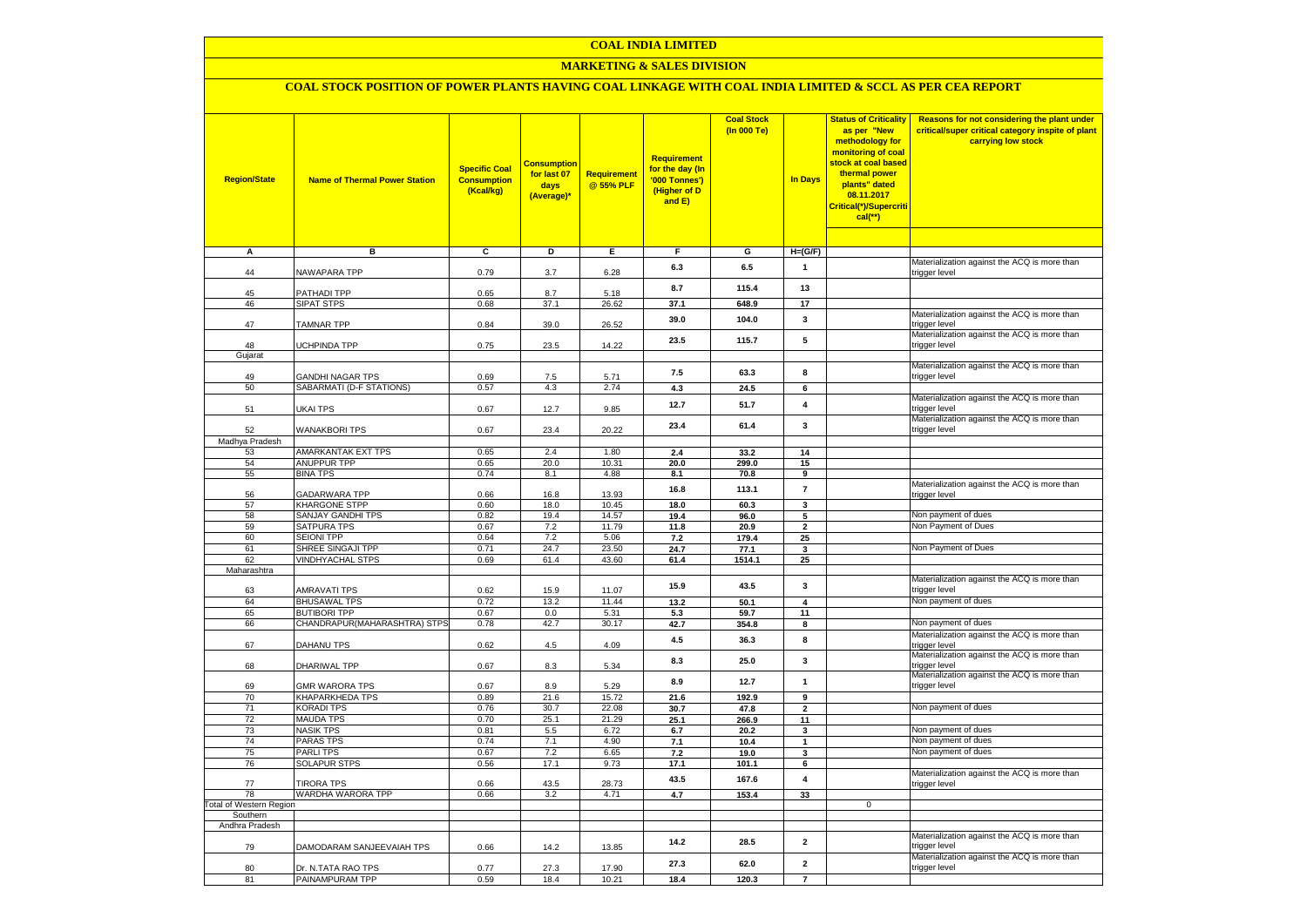## **COAL INDIA LIMITED**

## **MARKETING & SALES DIVISION**

## **COAL STOCK POSITION OF POWER PLANTS HAVING COAL LINKAGE WITH COAL INDIA LIMITED & SCCL AS PER CEA REPORT**

| <b>Region/State</b>             | <b>Name of Thermal Power Station</b>        | <b>Specific Coal</b><br><b>Consumption</b><br>(Kcal/kg) | <b>Consumptior</b><br>for last 07<br>days<br>(Average)* | Requirement<br>@ 55% PLF | <b>Requirement</b><br>for the day (In<br>'000 Tonnes')<br>(Higher of D<br>and E) | <b>Coal Stock</b><br>(In 000 Te) | <b>In Days</b> | <b>Status of Criticality</b><br>as per "New<br>methodology for<br>monitoring of coal<br>stock at coal based<br>thermal power<br>plants" dated<br>08.11.2017<br>Critical(*)/Supercriti<br>$cal$ (**) | Reasons for not considering the plant under<br>critical/super critical category inspite of plant<br>carrying low stock |
|---------------------------------|---------------------------------------------|---------------------------------------------------------|---------------------------------------------------------|--------------------------|----------------------------------------------------------------------------------|----------------------------------|----------------|-----------------------------------------------------------------------------------------------------------------------------------------------------------------------------------------------------|------------------------------------------------------------------------------------------------------------------------|
| Α                               | в                                           | C                                                       | D                                                       | Е.                       | F.                                                                               | G                                | $H=(G/F)$      |                                                                                                                                                                                                     |                                                                                                                        |
|                                 |                                             |                                                         |                                                         |                          | 20.2                                                                             | 82.0                             | 4              |                                                                                                                                                                                                     | Materialization against the ACQ is more than                                                                           |
| 82                              | RAYALASEEMA TPS                             | 0.76                                                    | 20.2                                                    | 16.60                    |                                                                                  |                                  |                |                                                                                                                                                                                                     | trigger level                                                                                                          |
| 83                              | <b>SIMHADRI</b>                             | 0.78                                                    | 34.1                                                    | 20.54                    | 34.1                                                                             | 251.4                            | $\overline{7}$ |                                                                                                                                                                                                     |                                                                                                                        |
| 84                              | <b>SGPL TPP</b>                             | 0.53                                                    | 14.3                                                    | 9.26                     | 14.3                                                                             | 24.6                             | $\overline{2}$ |                                                                                                                                                                                                     | Materialization against the ACQ is more than<br>trigger level                                                          |
| 85                              | <b>VIZAG TPP</b>                            | 0.67                                                    | 0.0                                                     | 9.20                     | 9.2                                                                              | 28.7                             | $\mathbf{3}$   |                                                                                                                                                                                                     |                                                                                                                        |
| Karnataka                       |                                             |                                                         |                                                         |                          |                                                                                  |                                  |                |                                                                                                                                                                                                     |                                                                                                                        |
|                                 |                                             |                                                         |                                                         |                          | 14.4                                                                             | 52.5                             | 4              |                                                                                                                                                                                                     | Materialization against the ACQ is more than                                                                           |
| 86                              | <b>BELLARY TPS</b>                          | 0.63                                                    | 14.4                                                    | 14.23                    |                                                                                  |                                  |                |                                                                                                                                                                                                     | trigger level<br>Materialization against the ACQ is more than                                                          |
| 87                              | KUDGI STPP                                  | 0.63                                                    | 25.9                                                    | 19.90                    | 25.9                                                                             | 87.1                             | 3              |                                                                                                                                                                                                     | trigger level                                                                                                          |
|                                 |                                             |                                                         |                                                         |                          | 15.1                                                                             | 15.5                             | $\mathbf{1}$   |                                                                                                                                                                                                     | Materialization against the ACQ is more than                                                                           |
| 88                              | RAICHUR TPS                                 | 0.66                                                    | 15.1                                                    | 14.98                    |                                                                                  |                                  |                |                                                                                                                                                                                                     | trigger level                                                                                                          |
| 89                              | YERMARUS TPP                                | 0.62                                                    | 13.9                                                    | 13.09                    | 13.9                                                                             | 16.0                             | $\mathbf{1}$   |                                                                                                                                                                                                     | Materialization against the ACQ is more than<br>trigger level                                                          |
| <b>Tamil Nadu</b>               |                                             |                                                         |                                                         |                          |                                                                                  |                                  |                |                                                                                                                                                                                                     |                                                                                                                        |
|                                 |                                             |                                                         |                                                         |                          |                                                                                  |                                  |                |                                                                                                                                                                                                     | Materialization against the ACQ is more than                                                                           |
| 90                              | <b>METTUR TPS</b>                           | 0.81                                                    | 7.0                                                     | 8.98                     | 9.0                                                                              | 17.8                             | $\mathbf{2}$   |                                                                                                                                                                                                     | trigger level                                                                                                          |
|                                 |                                             |                                                         |                                                         |                          | 6.7                                                                              | 21.4                             | 3              |                                                                                                                                                                                                     | Materialization against the ACQ is more than                                                                           |
| 91                              | METTUR TPS - II                             | 0.78                                                    | 6.7                                                     | 6.16                     |                                                                                  |                                  |                |                                                                                                                                                                                                     | trigger level                                                                                                          |
| 92                              | NORTH CHENNAI TPS                           | 0.82                                                    | 26.7                                                    | 19.78                    | 26.7                                                                             | 125.7                            | 5              |                                                                                                                                                                                                     | Materialization against the ACQ is more than<br>trigger level                                                          |
|                                 |                                             |                                                         |                                                         |                          |                                                                                  |                                  |                |                                                                                                                                                                                                     | Materialization against the ACQ is more than                                                                           |
| 93                              | <b>TUTICORIN TPS</b>                        | 0.96                                                    | 6.6                                                     | 13.31                    | 13.3                                                                             | 16.4                             | $\mathbf{1}$   |                                                                                                                                                                                                     | trigger level                                                                                                          |
| 94                              | <b>VALLUR TPP</b>                           | 0.72                                                    | 22.6                                                    | 14.26                    | 22.6                                                                             | 165.5                            | $\overline{7}$ |                                                                                                                                                                                                     |                                                                                                                        |
| Telangana                       |                                             |                                                         |                                                         |                          |                                                                                  |                                  |                |                                                                                                                                                                                                     |                                                                                                                        |
| 95                              | <b>BHADRADRI TPP</b><br>KAKATIYA TPS        | 0.69                                                    | 11.8                                                    | 9.83                     | 11.8                                                                             | 110.1                            | 9              |                                                                                                                                                                                                     |                                                                                                                        |
| 96<br>97                        | KOTHAGUDEM TPS (NEW)                        | 0.57<br>0.64                                            | 14.3<br>11.8                                            | 8.33<br>8.46             | 14.3<br>11.8                                                                     | 138.7<br>98.7                    | 10<br>8        |                                                                                                                                                                                                     |                                                                                                                        |
| 98                              | KOTHAGUDEM TPS (STAGE-7)                    | 0.50                                                    | 9.5                                                     | 5.23                     | 9.5                                                                              | 97.9                             | 10             |                                                                                                                                                                                                     |                                                                                                                        |
| 99                              | RAMAGUNDEM STPS                             | 0.62                                                    | 29.4                                                    | 21.33                    | 29.4                                                                             | 303.0                            | 10             |                                                                                                                                                                                                     |                                                                                                                        |
| 100                             | <b>RAMAGUNDEM-B TPS</b>                     | 0.77                                                    | 0.8                                                     | 0.64                     | 0.8                                                                              | 6.7                              | 8              |                                                                                                                                                                                                     |                                                                                                                        |
| 101                             | <b>SINGARENI TPP</b>                        | 0.58                                                    | 16.4                                                    | 9.12                     | 16.4                                                                             | 102.7                            | 6              |                                                                                                                                                                                                     |                                                                                                                        |
| <b>Total of Southern Region</b> |                                             |                                                         |                                                         |                          |                                                                                  |                                  |                | $\mathbf 0$                                                                                                                                                                                         |                                                                                                                        |
| Eastern<br>Bihar                |                                             |                                                         |                                                         |                          |                                                                                  |                                  |                |                                                                                                                                                                                                     |                                                                                                                        |
| 102                             | <b>BARAUNI TPS</b>                          | 0.63                                                    | 3.7                                                     | 5.90                     | 5.9                                                                              | 144.1                            | 24             |                                                                                                                                                                                                     |                                                                                                                        |
| 103                             | <b>BARHI</b>                                | 0.67                                                    | 8.8                                                     | 5.84                     | 8.8                                                                              | 154.3                            | 18             |                                                                                                                                                                                                     |                                                                                                                        |
| 104                             | <b>BARH II</b>                              | 0.67                                                    | 17.6                                                    | 11.67                    | 17.6                                                                             | 308.6                            | 18             |                                                                                                                                                                                                     |                                                                                                                        |
| 105                             | KAHALGAON TPS                               | 0.80                                                    | 25.5                                                    | 24.62                    | 25.5                                                                             | 138.5                            | 5              |                                                                                                                                                                                                     | Materialization against the ACQ is more than<br>trigger level                                                          |
| 106                             | MUZAFFARPUR TPS                             | 0.77                                                    | 5.5                                                     | 3.95                     | 5.5                                                                              | 64.9                             | 12             |                                                                                                                                                                                                     | Materialization against the ACQ is more than<br>trigger level                                                          |
| 107                             | <b>NABINAGAR STPP</b>                       | 0.58                                                    | 18.7                                                    | 10.14                    | 18.7                                                                             | 306.3                            | 16             |                                                                                                                                                                                                     |                                                                                                                        |
| 108                             | NABINAGAR TPP                               | 0.69                                                    | 15.6                                                    | 9.06                     | 15.6                                                                             | 91.7                             | 6              |                                                                                                                                                                                                     |                                                                                                                        |
| Jharkhand                       |                                             |                                                         |                                                         |                          |                                                                                  |                                  |                |                                                                                                                                                                                                     |                                                                                                                        |
| 109                             | BOKARO TPS `A` EXP                          | 0.57                                                    | 6.2                                                     | 3.78                     | 6.2                                                                              | 195.1                            | 31             |                                                                                                                                                                                                     |                                                                                                                        |
| 110<br>111                      | CHANDRAPURA(DVC) TPS<br><b>JOJOBERA TPS</b> | 0.61                                                    | 7.0                                                     | 4.06                     | 7.0<br>3.0                                                                       | 153.4                            | 22             |                                                                                                                                                                                                     |                                                                                                                        |
| 112                             | <b>KODARMA TPP</b>                          | 0.69<br>0.62                                            | 3.0<br>13.1                                             | 2.18<br>8.23             | 13.1                                                                             | 86.0<br>145.7                    | 28<br>11       |                                                                                                                                                                                                     |                                                                                                                        |
|                                 |                                             |                                                         |                                                         |                          |                                                                                  |                                  |                |                                                                                                                                                                                                     | Materialization against the ACQ is more than                                                                           |
| 113                             | MAHADEV PRASAD STPP                         | 0.70                                                    | 8.4                                                     | 5.01                     | 8.4                                                                              | 20.4                             | $\overline{2}$ |                                                                                                                                                                                                     | trigger level                                                                                                          |
| 114                             | <b>MAITHON RB TPP</b>                       | 0.64                                                    | 6.6                                                     | 8.89                     | 8.9                                                                              | 295.7                            | 33             |                                                                                                                                                                                                     |                                                                                                                        |
| 115                             | TENUGHAT TPS                                | 0.75                                                    | 5.7                                                     | 4.16                     | 5.7                                                                              | 39.1                             | $\overline{7}$ |                                                                                                                                                                                                     | Materialization against the ACQ is more than<br>trigger level                                                          |
| Odisha<br>116                   | <b>DARLIPALI STPS</b>                       | 0.71                                                    | 26.8                                                    | 14.95                    | 26.8                                                                             | 406.5                            | 15             |                                                                                                                                                                                                     |                                                                                                                        |
| 117                             | <b>DERANG TPP</b>                           | 0.70                                                    | 17.5                                                    | 11.10                    | 17.5                                                                             | 1154.3                           | 66             |                                                                                                                                                                                                     |                                                                                                                        |
| 118                             | <b>IB VALLEY TPS</b>                        | 0.83                                                    | 26.3                                                    | 19.16                    | 26.3                                                                             | 265.6                            | 10             |                                                                                                                                                                                                     |                                                                                                                        |
|                                 |                                             |                                                         |                                                         |                          | 15.3                                                                             | 105.0                            | $\overline{7}$ |                                                                                                                                                                                                     | Materialization against the ACQ is more than                                                                           |
| 119                             | <b>KAMALANGA TPS</b>                        | 0.72                                                    | 15.3                                                    | 10.02                    |                                                                                  |                                  |                |                                                                                                                                                                                                     | trigger level                                                                                                          |